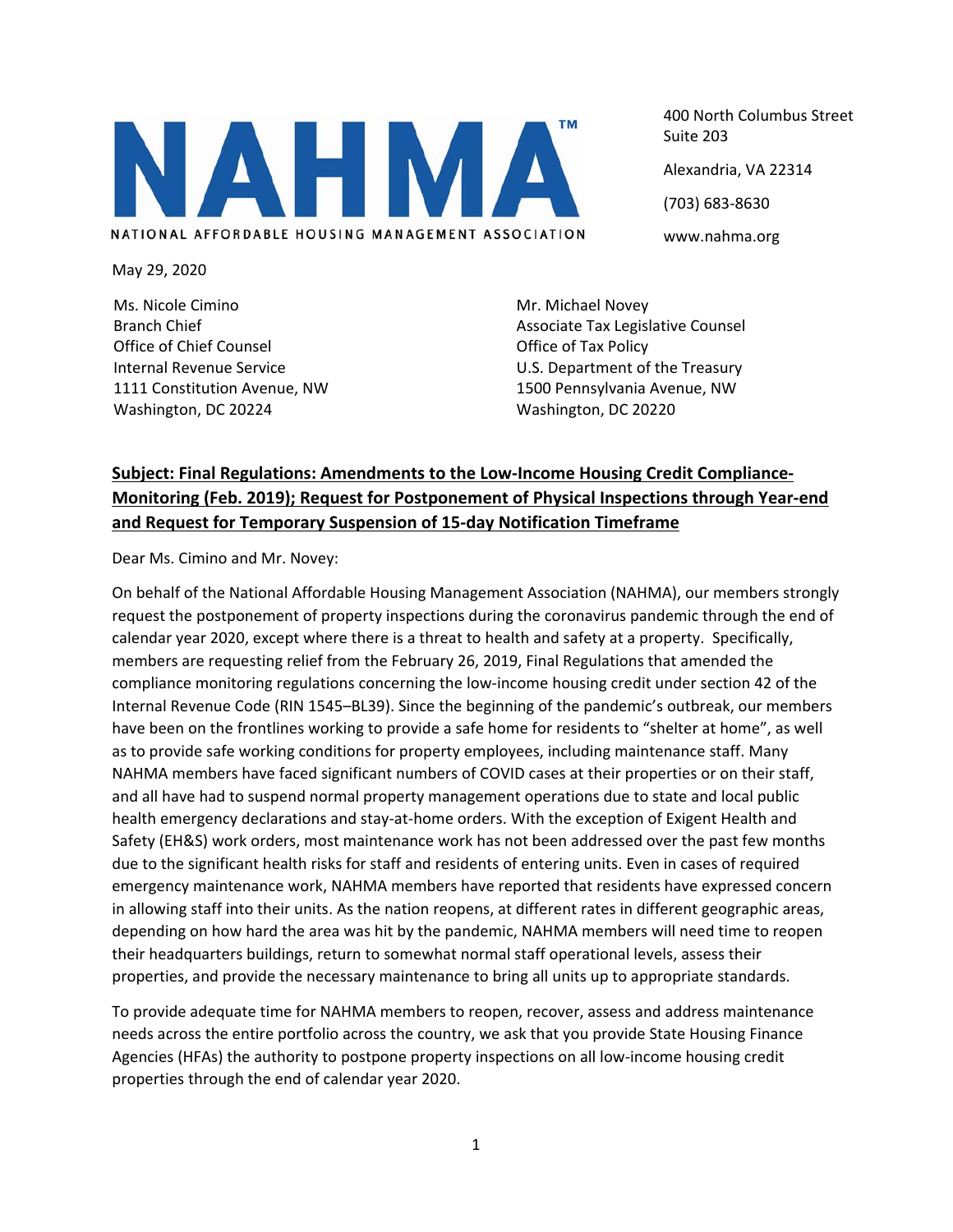At a minimum, if an extension of the physical inspection moratorium through the end of 2020 is not possible, we would ask HFAs to consider other approaches that might mitigate the potential significant health risks and portfolio-wide negative assessment impacts resulting from operational disruptions caused by the pandemic. Such approaches could include, for the remainder of 2020, or even into early 2021:

- Scheduling physical inspections only for properties that scored 60 or below on their most recent REAC inspection;
- Applying a REAC's NSPIRE-demo-type approach to all housing credit physical inspections, in that properties would be inspected but not receive a specific score, but findings would be documented and work would need to be accomplished to address the findings;
- Phasing in the restart of physical inspections on a geographic basis, determined by how hard the area was hit by coronavirus cases, instead of having one "restart" date applicable at the same time across the country;
- Phasing in the restart of physical inspections on the basis of types of properties, with senior / special needs properties being last on the list of properties being scheduled for inspections.

On a separate but related issue, NAHMA strongly urges you to waive the drastically shortened physical inspection 15‐day notification timeframe for low‐income housing credit properties, as announced on February 26, 2019 through the Final Rule: Amendments to the Low‐Income Housing Credit. To ensure the maximum safety of residents, management staff, and inspectors, we strongly urge a temporary return to scheduling a physical property inspection in the 30‐day timeframe. HFAs should consider the health and safety risks of all parties involved and provide some flexibility given the logistical impacts of the pandemic. For example, many NAHMA members are multistate companies and travel options will likely not be readily available until well into 2021, according to recent reports from the airlines. Due to these logistical and remaining health and safety concerns, property owners and managers will simply not be able to meet the exact 15‐day schedule for property inspections. What was an infeasible and burdensome requirement for both property managers and affordable housing residents before the pandemic will now be beyond tenable.

NAHMA's membership represents 75 percent of the affordable housing management industry, and includes its most distinguished multifamily owners and management companies across the country. NAHMA members take great pride in providing quality housing that offers a safe, healthy environment for their residents. As property owners and managers, NAHMA members understand the agency's efforts to ensure portfolio compliance during this time of crisis; however, we feel those efforts must be fair and realistic in light of the incredible negative impacts of the pandemic. Our membership shares the agency's goal of providing quality affordable housing to low‐and moderate‐income households, in particular by consistently maintaining subsidized properties in good physical condition and providing a quality of life for residents.

We thank you for your urgent consideration of these matters, and we look forward to working together to advance our shared goal of providing quality housing and improving economic opportunity for communities across the country.